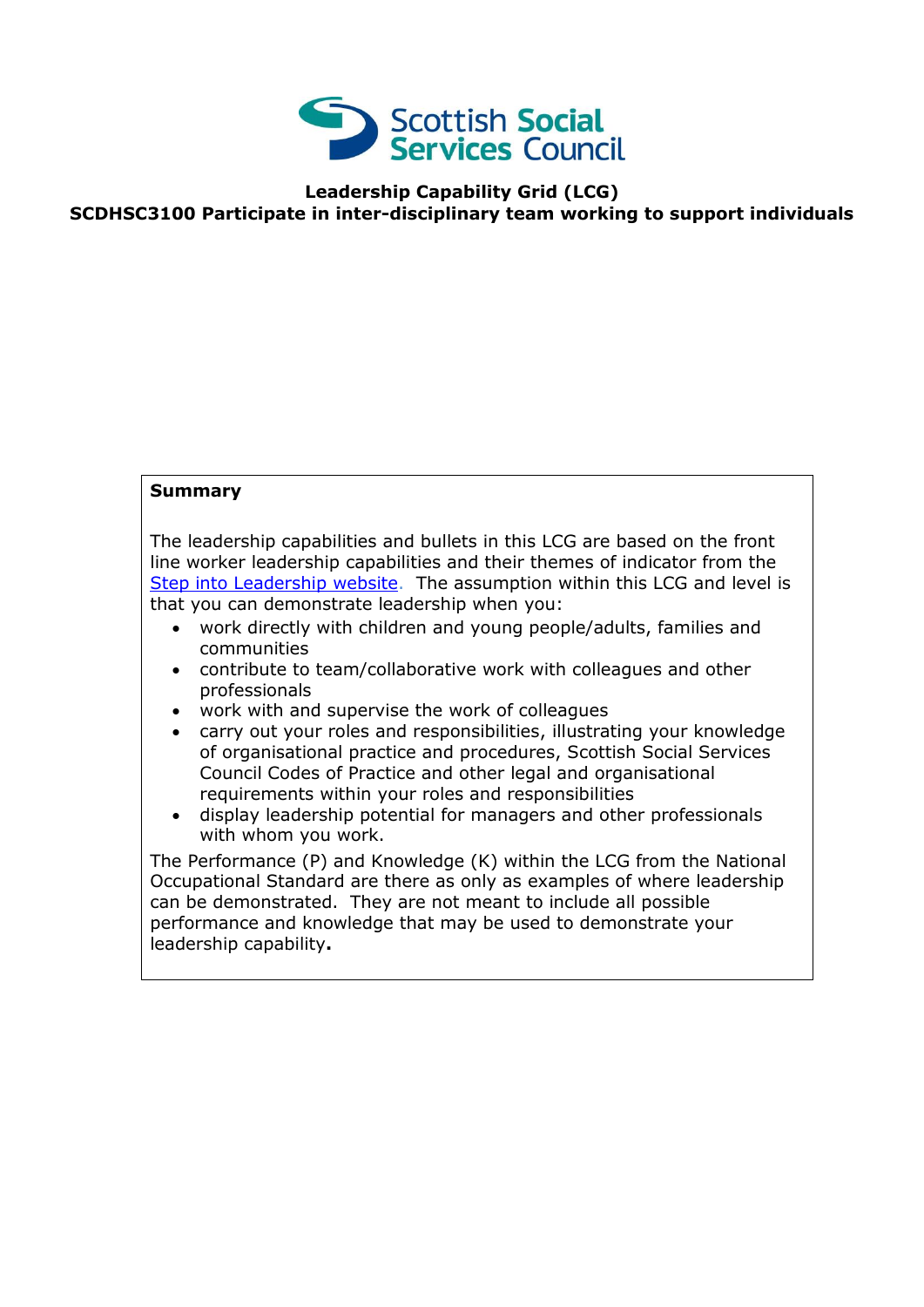

## **Leadership Capability Grid (LCG)**

**SCDHSC3100 Participate in inter-disciplinary team working to support individuals**

| Leadership<br>capabilities         | When participating in inter-disciplinary team working to support<br>individuals you can demonstrate leadership capabilities by:                                                                                                                                                                                                                                                                                                                                                                                                                                                                                                                                                                                                                                                                                                                                                                                                                                                                                                                                                                                                                                                                                                                                                   |
|------------------------------------|-----------------------------------------------------------------------------------------------------------------------------------------------------------------------------------------------------------------------------------------------------------------------------------------------------------------------------------------------------------------------------------------------------------------------------------------------------------------------------------------------------------------------------------------------------------------------------------------------------------------------------------------------------------------------------------------------------------------------------------------------------------------------------------------------------------------------------------------------------------------------------------------------------------------------------------------------------------------------------------------------------------------------------------------------------------------------------------------------------------------------------------------------------------------------------------------------------------------------------------------------------------------------------------|
| <b>Vision</b>                      | Providing a vision for those with whom you work and your organisation<br>when you:<br>See how best to make a difference when participating in inter-<br>disciplinary team working to actively support individuals ( $P1-2,5,13-$<br>15,21-22,24-25, 28-29; K1-5,11,16,24-25,40-43,46-51)<br>Communicate and promote ownership of the vision when participating in<br>$\bullet$<br>inter-disciplinary team working to actively support individuals ( $P1-2,5$ ,<br>13-15,21-22,24-25,28-29; K1-5,11,16,24-25,40-43,46-51), working<br>with others ( $P3, 13, 28-29$ ), inter-disciplinary team working ( $P4, 9-11, 16-$<br>17, 19,23; K36-37,47-51) and recording and reporting (P8,18,20,26-<br>27; K32-34)<br>Promote social service values when participating in inter-disciplinary<br>team working to actively support individuals (P1-2,5,13-15,21-22,24-<br>25,28-29; K1-5,11,16,24-25,40-43,46-51), working with others<br>(P3,13,28-29), inter-disciplinary team working (P4,6-7,9-11,16-<br>17,19,23; K36-37,47-51) and recording and reporting (P8,18,20,26-27;<br>$K32-34)$<br>See the bigger picture when demonstrating knowledge and practice of<br>$\bullet$<br>organisational, local and national policies and procedures (All P; K6,8-9,<br>26-27,32-34,35,39,44) |
| Self-<br>leadership                | Displaying self leadership when you:<br>Demonstrate and adapt leadership when participating in inter-<br>disciplinary team working to support individuals (All $P$ ; K23,40-43,46-<br>51)<br>• Improve own leadership through self-reflection (K23,38)<br>• Take intelligent risks when participating in inter-disciplinary team<br>working to support individuals (P1-2,4-7,9-11,13-17,19,21-25,28-29;<br>$K26-31,$<br>36-37,40-43,46-51)<br>• Demonstrate and promote resilience $(P1-2, 4-7, 9-11, 13-17, 19, 21-25,$<br>28-29; K3,4,19,30,40-43,46-51)<br>• Challenge discrimination and oppression $(K1, 4, 30)$                                                                                                                                                                                                                                                                                                                                                                                                                                                                                                                                                                                                                                                             |
| <b>Motivating</b><br>and inspiring | Motivating and inspiring others when you:<br>• Inspire people by personal example $(P1-2, 4-7, 9-11, 13-17, 19, 21-25,$<br>28-29; K14-20,40-43,46-51)<br>• Recognise and value the contribution of others (P1-2,4-7,9-11,13-<br>17,19, 21-25,28-29; K9-10,20,40-43,46-51)<br>• Support the creation of a learning and performance culture (P1-2,4-7,<br>9-11,13-17,19,21-25,28-29; K16-20,23,40-43,46-51)                                                                                                                                                                                                                                                                                                                                                                                                                                                                                                                                                                                                                                                                                                                                                                                                                                                                         |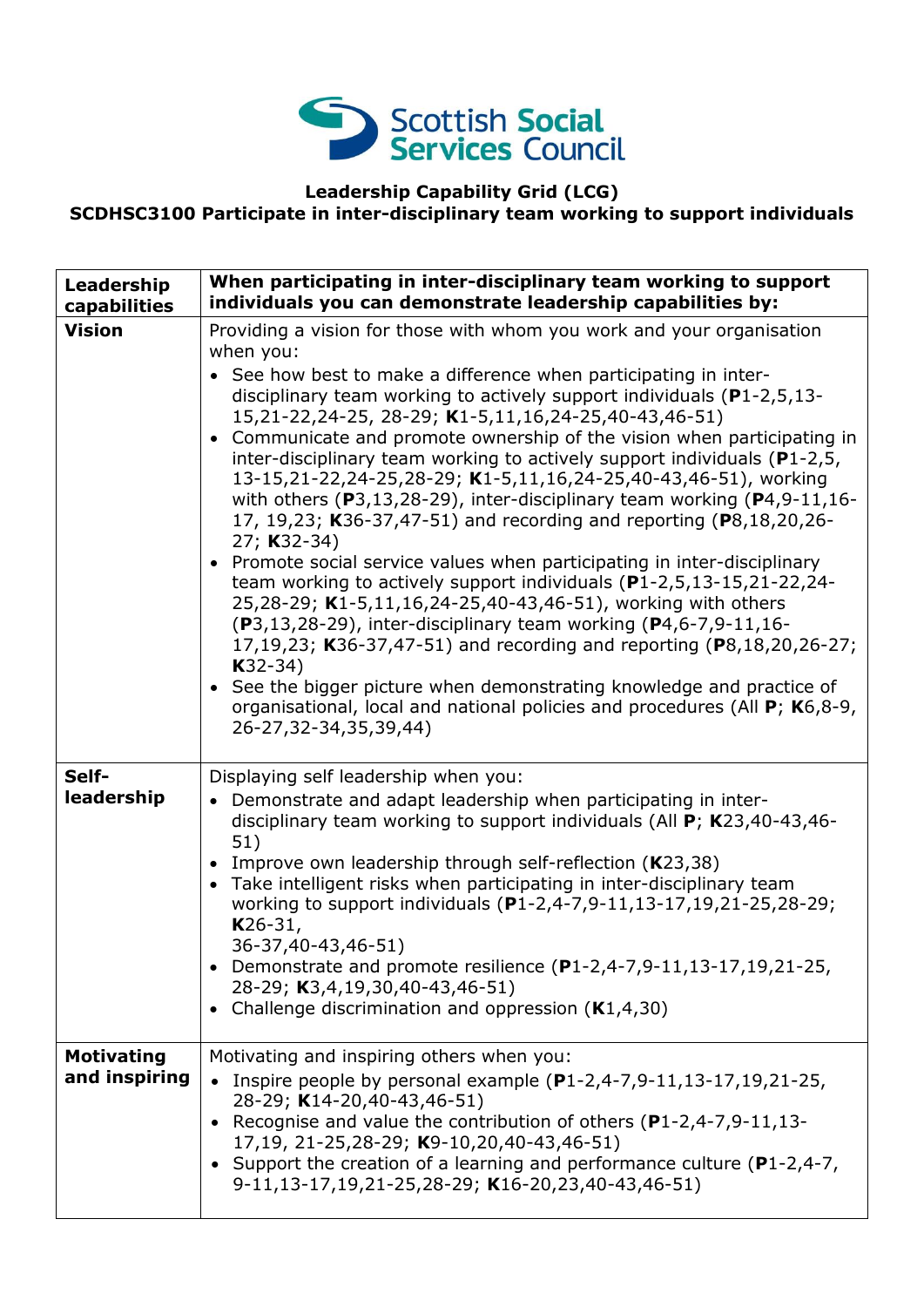

**Leadership Capability Grid (LCG) SCDHSC3100 Participate in inter-disciplinary team working to support individuals**